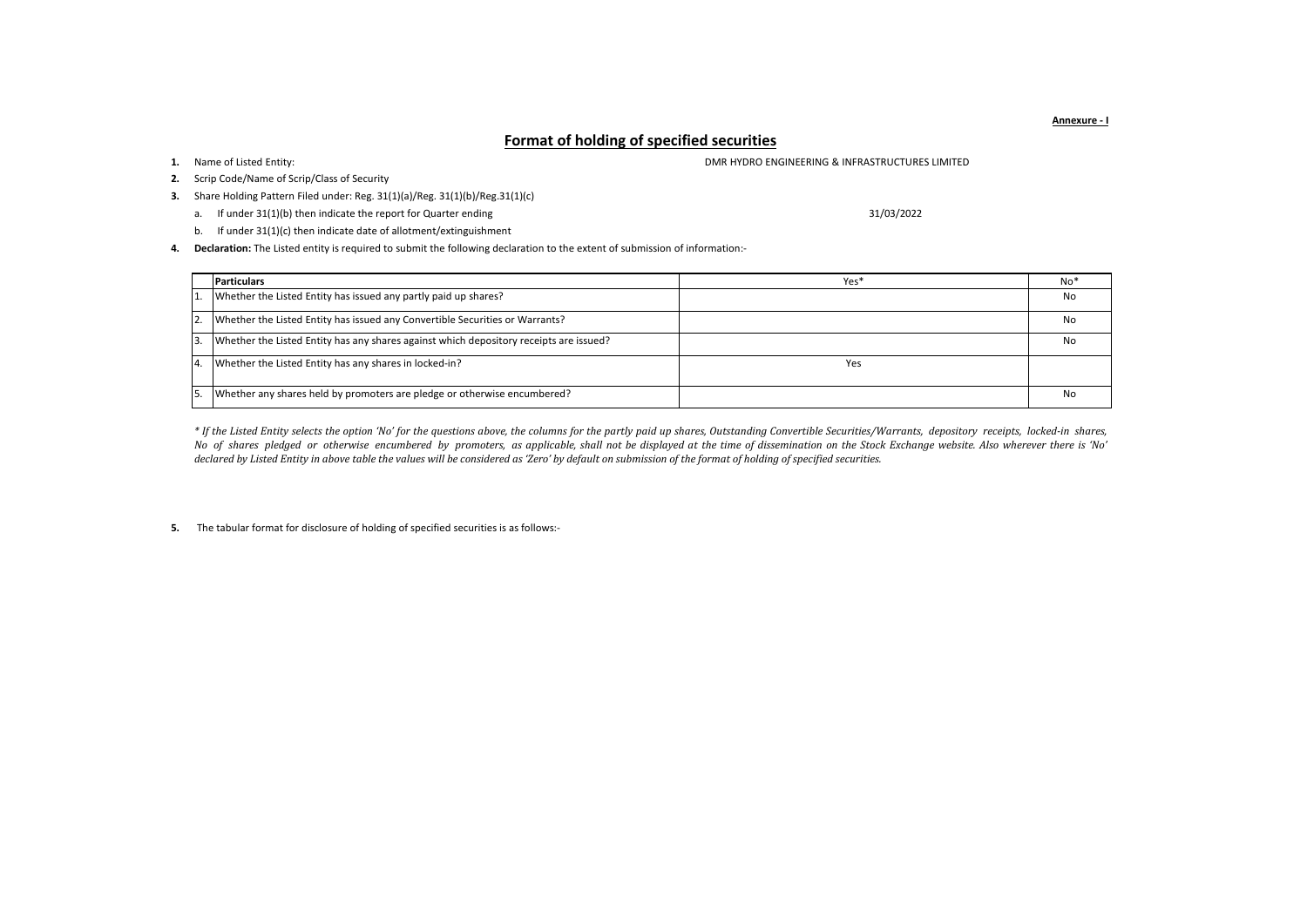|          | Table I - Summary Statement holding of specified securities |        |                                                                |                                                |                                           |                           |                                                  |                                   |                                                          |             |                |                                                    |                                                           |                            |                               |                                                     |                                              |              |
|----------|-------------------------------------------------------------|--------|----------------------------------------------------------------|------------------------------------------------|-------------------------------------------|---------------------------|--------------------------------------------------|-----------------------------------|----------------------------------------------------------|-------------|----------------|----------------------------------------------------|-----------------------------------------------------------|----------------------------|-------------------------------|-----------------------------------------------------|----------------------------------------------|--------------|
| Category | Category of shareholder                                     | olders | Nos. of shareh   No. of fully paid<br>up equity<br>shares held | No. of Partly<br>paid-up equity<br>shares held | No. of shares<br>underlying<br>Depository | Total nos.<br>shares held | Shareholding as<br>a % of total no.<br>of shares |                                   | Number of Voting Rights held in each class of securities |             |                | No. of Shares<br>Underlying<br>Outstanding         | <b>Shareholding</b><br>as a % assuming<br>full conversion | Number of Locked in shares |                               | Number of Shares pledged or<br>otherwise encumbered | <b>Number of</b><br>equity shares<br>held in |              |
|          |                                                             |        |                                                                |                                                | Receipts                                  |                           | (calculated as                                   | No of Voting Rights<br>Total as a |                                                          | convertible | of convertible | No. (a)                                            | As a                                                      | No. (a)                    | As a                          | dematerialized                                      |                                              |              |
|          |                                                             |        |                                                                |                                                |                                           |                           | per SCRR, 1957)<br>As a % of<br>$(A+B+C2)$       | Class:Equity                      | Classeg:y                                                | Total       | % of (A+B+C)   | securities<br><i>lincluding</i><br><b>Warrants</b> | securities (as a<br>percentage of<br>diluted share        |                            | % of total<br>Shares held (b) |                                                     | % of total<br>Shares held (b)                | form         |
|          |                                                             |        |                                                                |                                                |                                           |                           |                                                  |                                   |                                                          |             |                |                                                    | capital)<br>As a % of<br>$(A+B+C2)$                       |                            |                               |                                                     |                                              |              |
|          |                                                             |        |                                                                |                                                |                                           |                           |                                                  |                                   |                                                          |             |                |                                                    |                                                           |                            |                               |                                                     |                                              |              |
| (1)      | (II)                                                        | (III)  | (IV)                                                           | (V)                                            | (VI)                                      | $(VII)=(IV)+(V)+$<br>(VI) | (VIII)                                           |                                   | (IX)                                                     |             |                | (X)                                                | $(XI) = (VII)+(X)$                                        | (XII)                      |                               | (XIII)                                              |                                              | (XIV)        |
| (A)      | Promoter & Promoter Group                                   |        | 2700000                                                        |                                                |                                           | 2700000                   | 72.46                                            | 2700000                           |                                                          | 2700000.00  | 72.46          |                                                    | 72.46                                                     | 2700000                    | 100.00                        |                                                     |                                              | 2700000      |
| (B)      | Public                                                      | 128    | 1026200                                                        |                                                |                                           | 1026200                   | 27.54                                            | 1026200                           |                                                          | 1026200.00  | 27.54          |                                                    | 27.54                                                     | 30200                      | 2.942896122                   | 24000                                               | 2.34                                         | 1026200      |
| (C)      | Non Promoter-Non Public                                     |        |                                                                |                                                |                                           |                           |                                                  |                                   |                                                          |             |                |                                                    |                                                           |                            |                               |                                                     |                                              |              |
| (C1)     | Shares underlying DRs                                       |        |                                                                |                                                |                                           |                           |                                                  |                                   |                                                          |             | 0.00           |                                                    |                                                           |                            |                               |                                                     |                                              | $\mathbf{0}$ |
| (C2)     | Shares held by Employee Trusts                              |        | nn                                                             |                                                |                                           |                           | 0.00                                             | ool                               |                                                          |             | 0.00           |                                                    | 0.00                                                      |                            |                               |                                                     |                                              |              |
|          | <b>Total</b>                                                | 132    | 3726200                                                        |                                                |                                           | 3726200                   | 100.00                                           | 3726200                           | 0.00                                                     | 3726200.00  | 100.00         |                                                    | 100.00                                                    | 2730200                    | 102.94                        | 24000                                               | 2.34                                         | 3726200      |
|          |                                                             |        |                                                                |                                                |                                           |                           |                                                  |                                   |                                                          |             |                |                                                    |                                                           |                            |                               |                                                     |                                              |              |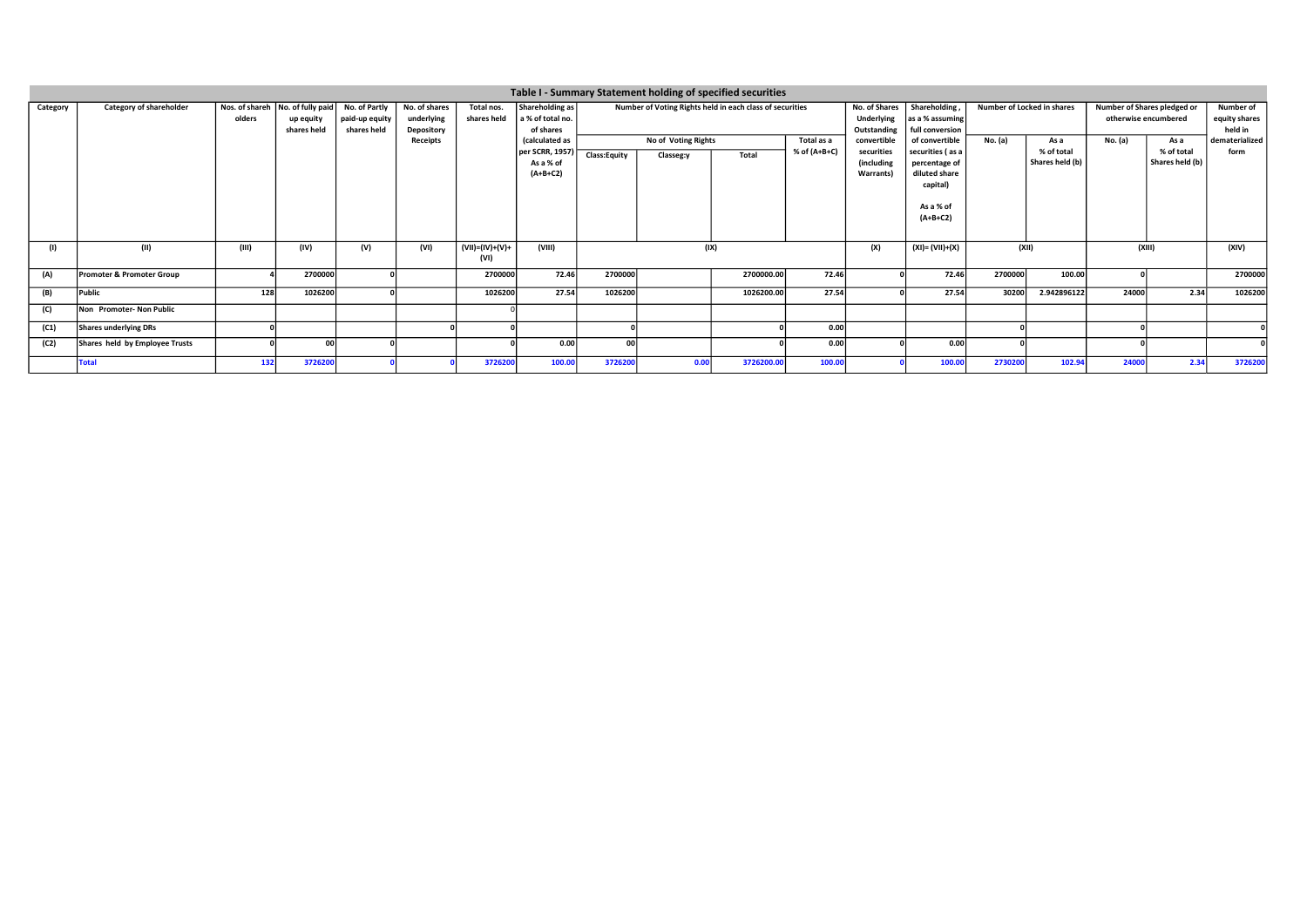|     |                                                                                |                                                                                      |            | Table II - Statement showing shareholding pattern of the Promoter and Promoter Group                  |          |                       |                                      |                           |                                                            |                                                                         |            |                                                                                                                                                                                                            |                                                  |           |                                                  |                                                                                |                                          |                                                               |                                    |              |
|-----|--------------------------------------------------------------------------------|--------------------------------------------------------------------------------------|------------|-------------------------------------------------------------------------------------------------------|----------|-----------------------|--------------------------------------|---------------------------|------------------------------------------------------------|-------------------------------------------------------------------------|------------|------------------------------------------------------------------------------------------------------------------------------------------------------------------------------------------------------------|--------------------------------------------------|-----------|--------------------------------------------------|--------------------------------------------------------------------------------|------------------------------------------|---------------------------------------------------------------|------------------------------------|--------------|
|     | Category & Name of the Shareholders                                            | PAN<br>Entity type i.e.<br>promoter OR<br>promoter group entity<br>(except promotor) |            | No. of No. of fully paid Partly paid-up Nos. of shares<br>sharehol<br>up equity<br>shares held<br>der |          | equity shares<br>held | underlying<br>Depository<br>Receipts | Total nos.<br>shares held | calculated as<br>per SCRR, 1957<br>As a % of<br>$(A+B+C2)$ | Shareholding % Number of Voting Rights held in each class of securities |            | No. of Shares<br>Shareholding, as<br><b>Underlying</b><br>a % assuming full<br>Outstanding<br>conversion of<br>convertible<br>convertible<br>securities<br>securities (as a<br>(including<br>percentage of |                                                  |           |                                                  | Number of Locked in Number of Shares pledged<br>shares or otherwise encumbered |                                          | Number of<br>equity<br>shares held<br>dematerializ<br>ed form |                                    |              |
|     |                                                                                |                                                                                      |            |                                                                                                       |          |                       |                                      |                           |                                                            | Class X                                                                 | Class Y    | No of Voting Rights<br>Total                                                                                                                                                                               | Total as a % of<br><b>Total Voting</b><br>rights | Warrants) | diluted share<br>capital)<br>as a<br>% of A+B+C2 | No. (a)                                                                        | As a<br>% of total<br><b>Shares held</b> | No. (a)                                                       | As a<br>% of total<br>share s held |              |
|     | (1)<br>ndian                                                                   |                                                                                      | (11)       | (III)                                                                                                 | (IV)     | (V)                   | (VI)                                 | (VII)=(IV)+(V)+           | (VIII)                                                     |                                                                         |            | (IX)                                                                                                                                                                                                       |                                                  | (X)       | $(XI) = (VII)+(X)$                               |                                                                                | (XII)                                    |                                                               | (XIII)                             | (XIV)        |
| (a) | Individual/Hindu Undivided Family                                              |                                                                                      |            |                                                                                                       | 2700000  |                       |                                      | 2700000                   | 72.46                                                      | 2700000                                                                 |            | 2700000                                                                                                                                                                                                    | 72.46                                            |           | 72.46                                            | 2700000                                                                        | 100.00                                   |                                                               | 0.00                               | 2700000      |
|     | NEELAM MITTAL                                                                  | Promotor                                                                             | ARWPM5598C |                                                                                                       | 1288000  |                       |                                      | 1288000                   | 34.57                                                      | 1288000                                                                 |            | 1288000                                                                                                                                                                                                    | 34.57                                            |           | 34.57                                            | 1288000                                                                        | 47.70                                    |                                                               | 0.00                               | 1288000      |
|     | SUBHASH CHANDER MITTAL                                                         | Promotor                                                                             | AAAPC2182M |                                                                                                       | 1090000  |                       |                                      | 1090000                   | 29.25                                                      | 1090000                                                                 |            | 1090000                                                                                                                                                                                                    | 29.25                                            |           | 29.25                                            | 1090000                                                                        | 40.37                                    |                                                               | 0.00                               | 1090000      |
|     | DIVAY MITTAL                                                                   | Promotor Group                                                                       | BNBPM5050R |                                                                                                       | 161000   |                       |                                      | 161000                    | 4.32                                                       | 161000                                                                  |            | 161000                                                                                                                                                                                                     | 4.32                                             |           | 4.32                                             | 161000                                                                         | 5.96                                     |                                                               | 0.00                               | 161000       |
|     | DEEPIKA MITTAL                                                                 | Promotor Group                                                                       | ARWPM5597P |                                                                                                       | 161000   |                       |                                      | 161000                    | 4.32                                                       | 161000                                                                  |            | 161000                                                                                                                                                                                                     | 4.32                                             |           | 4.32                                             | 161000                                                                         | 5.96                                     |                                                               | 0.00                               | 161000       |
| (b) | <b>Central Government/State Government(s)</b>                                  |                                                                                      |            | $\Omega$                                                                                              |          |                       | $\Omega$                             |                           | 0.00                                                       | $\sqrt{2}$                                                              | $\Omega$   |                                                                                                                                                                                                            | 0.00                                             |           | 0.00                                             |                                                                                | 0.00                                     |                                                               | 0.00                               | $\Omega$     |
| (c) | <b>Financial Institutions/Banks</b>                                            |                                                                                      |            | $\Omega$                                                                                              | $\Omega$ |                       | $\Omega$                             |                           | 0.00                                                       |                                                                         |            |                                                                                                                                                                                                            | 0.00                                             |           | 0.00                                             |                                                                                | 0.00                                     |                                                               | 0.00                               | $\mathbf{a}$ |
| (d) | Any Other (Specify)                                                            |                                                                                      |            |                                                                                                       |          |                       |                                      |                           | 0.00                                                       |                                                                         |            |                                                                                                                                                                                                            | 0.00                                             |           | 0.00                                             |                                                                                | 0.00                                     |                                                               | 0.00                               |              |
|     | Sub Total (A)(1)                                                               |                                                                                      |            |                                                                                                       | 2700000  |                       |                                      | 270000                    | 72.46                                                      | 270000                                                                  |            | 270000                                                                                                                                                                                                     | 72.46                                            |           | 72.46                                            | 270000                                                                         | 100.00                                   |                                                               | 0.00                               | 2700000      |
|     | <b>Foreign</b>                                                                 |                                                                                      |            |                                                                                                       |          |                       |                                      |                           | 0.00                                                       |                                                                         |            |                                                                                                                                                                                                            | 0.00                                             |           | 0.00                                             |                                                                                | 0.00                                     |                                                               | 0.00                               |              |
| (a) | Individual/Non Resident Individual/Foreign                                     |                                                                                      |            | $\Omega$                                                                                              |          |                       |                                      |                           | 0.00                                                       |                                                                         |            |                                                                                                                                                                                                            | 0.00                                             |           | 0.00                                             |                                                                                | 0.00                                     |                                                               | 0.00                               | $\Omega$     |
| (b) | Government                                                                     |                                                                                      |            | $\sqrt{ }$                                                                                            |          |                       |                                      |                           | 0.00                                                       |                                                                         | $\sqrt{2}$ |                                                                                                                                                                                                            | 0.00                                             |           | 0.00                                             |                                                                                | 0.00                                     |                                                               | 0.00                               | $\Omega$     |
| (c) | Institutions                                                                   |                                                                                      |            | $\sqrt{2}$                                                                                            |          |                       |                                      |                           | 0.00                                                       |                                                                         |            |                                                                                                                                                                                                            | 0.00                                             |           | 0.00                                             |                                                                                | 0.00                                     |                                                               | 0.00                               |              |
| (d) | <b>Foreign Portfolio Investor</b>                                              |                                                                                      |            |                                                                                                       |          |                       |                                      |                           | 0.00                                                       |                                                                         |            |                                                                                                                                                                                                            | 0.00                                             |           | 0.00                                             |                                                                                | 0.00                                     |                                                               | 0.00                               |              |
| (e) | Any Other (Specify)                                                            |                                                                                      |            | $\Omega$                                                                                              | $\Omega$ |                       |                                      |                           | 0.00                                                       |                                                                         |            |                                                                                                                                                                                                            | 0.00                                             |           | 0.00                                             |                                                                                | 0.00                                     |                                                               | 0.00                               |              |
|     | Sub Total (A)(2)                                                               |                                                                                      |            |                                                                                                       |          |                       |                                      |                           | 0.00                                                       |                                                                         |            |                                                                                                                                                                                                            | 0.00                                             |           | 0.00                                             |                                                                                | 0.00                                     |                                                               | 0.00                               |              |
|     | <b>Total Shareholding of Promoter and Promoter</b><br>Group (A)= (A)(1)+(A)(2) |                                                                                      |            |                                                                                                       | 270000   |                       |                                      | 270000                    | 72.46                                                      | 270000                                                                  |            | 270000                                                                                                                                                                                                     | 72.46                                            |           | 72.46                                            | 270000                                                                         | 100.00                                   |                                                               | 0.00                               | 2700000      |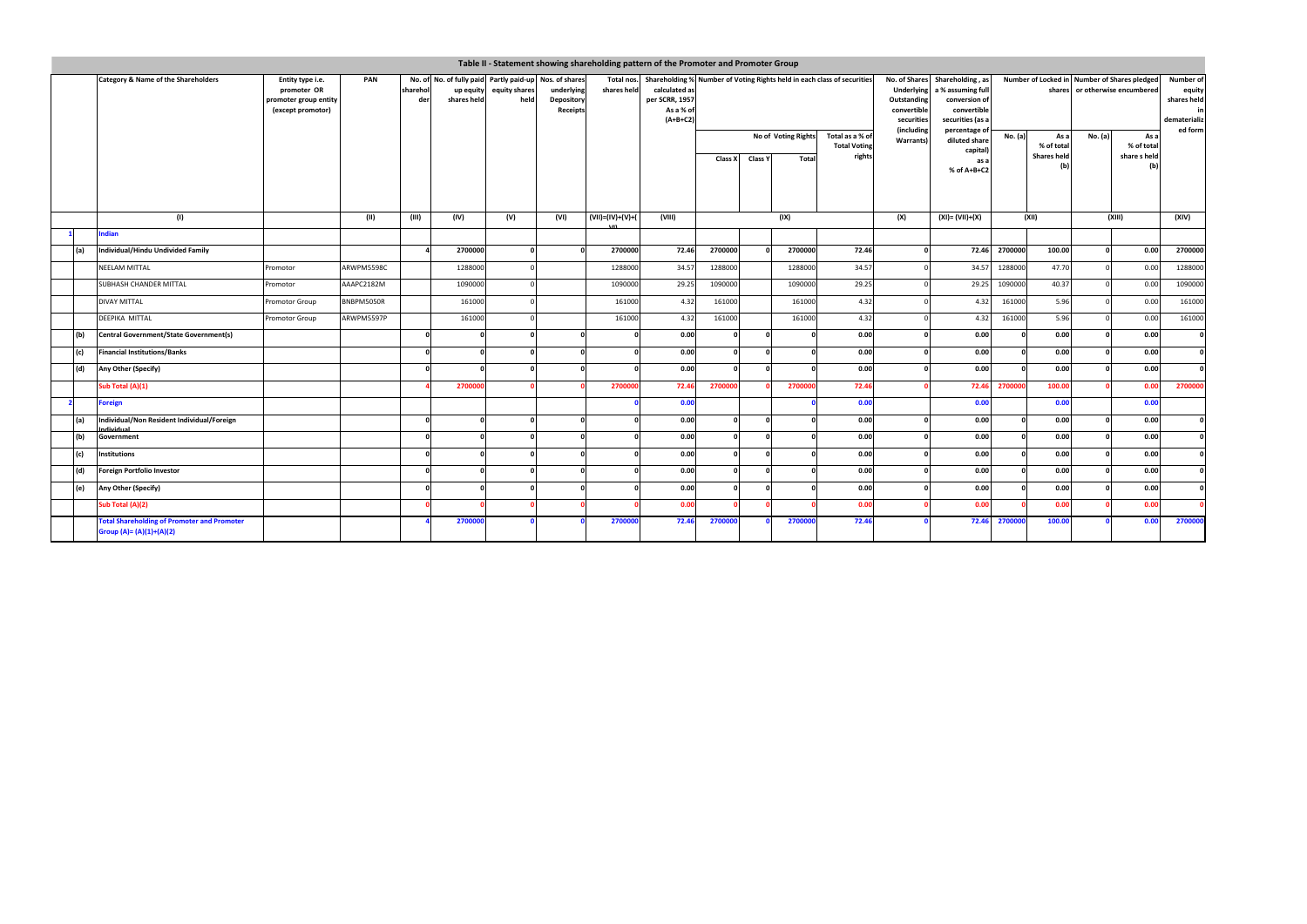|     |                                             |            |                         |                                            |                                      |                              |                           |                                       |            | Table III - Statement showing shareholding pattern of the Public shareholder |              |                            |                             |                                        |                        |                                |                     |                                                     |                              |
|-----|---------------------------------------------|------------|-------------------------|--------------------------------------------|--------------------------------------|------------------------------|---------------------------|---------------------------------------|------------|------------------------------------------------------------------------------|--------------|----------------------------|-----------------------------|----------------------------------------|------------------------|--------------------------------|---------------------|-----------------------------------------------------|------------------------------|
|     | Category & Name of the<br>Shareholders      | PAN        | Nos. of shareh<br>older | No. of fully paid up<br>equity shares held | Partly paid-up<br>equity shares held | Nos. of shares<br>underlying | Total nos, shares<br>held | Sharehol ding %<br>calculate d as per |            | Number of Voting Rights held in each class of securities                     |              |                            | No. of Shares<br>Underlying | Total shareholding.<br>as a % assuming |                        | Number of Locked in shares     |                     | Number of Shares pledged or<br>otherwise encumbered | Number of<br>equity shares   |
|     |                                             |            |                         |                                            |                                      | Depository                   |                           | <b>SCRR, 1957</b>                     |            |                                                                              |              |                            | Outstanding                 | full conversion of                     |                        |                                |                     |                                                     | held in                      |
|     |                                             |            |                         |                                            |                                      | Receipts                     |                           | As a % of (A+B+C2)                    |            | No of Voting Rights                                                          |              | Total as a % of            | convertible                 | convertible                            | No. (a)                | As a                           | No.                 | As a                                                | dematerializ ed              |
|     |                                             |            |                         |                                            |                                      |                              |                           |                                       |            |                                                                              |              | <b>Total Voting rights</b> | securities                  | securities (as a                       |                        | % of total Shar<br>es held (b) | (Not<br>applicable) | % of total<br>shares held                           | form                         |
|     |                                             |            |                         |                                            |                                      |                              |                           |                                       | Class X    | <b>Class Y</b>                                                               | Total        |                            | (including                  | percentage of<br>diluted share         |                        |                                | (a)                 | (Not applic                                         |                              |
|     |                                             |            |                         |                                            |                                      |                              |                           |                                       |            |                                                                              |              |                            | Warrants)                   | capital)                               |                        |                                |                     | able) (b)                                           |                              |
|     |                                             |            |                         |                                            |                                      |                              |                           |                                       |            |                                                                              |              |                            |                             |                                        |                        |                                |                     |                                                     |                              |
|     |                                             |            |                         |                                            |                                      |                              |                           |                                       |            |                                                                              |              |                            |                             |                                        |                        |                                |                     |                                                     |                              |
|     |                                             |            |                         |                                            |                                      |                              |                           |                                       |            |                                                                              |              |                            |                             |                                        |                        |                                |                     |                                                     |                              |
|     | (1)                                         | (II)       | (III)                   | (IV)                                       | (V)                                  | (VI)                         | (VII)=(IV)+(V)+(VI)       | (VIII)                                |            | (IX)                                                                         |              |                            | (X)                         | $(XI) = (VII)+(X)$                     |                        | (XII)                          |                     | (XIII)                                              | (XIV)                        |
|     | <b>nstitutions</b>                          |            |                         |                                            |                                      |                              |                           |                                       |            |                                                                              |              |                            |                             |                                        |                        |                                |                     |                                                     |                              |
|     | <b>Mutual Fund</b>                          |            |                         |                                            |                                      |                              |                           | 0.0000                                |            |                                                                              |              | 0.0000                     |                             | 0.0000                                 |                        | 0.0000                         |                     | 0.0000                                              |                              |
| (b) | <b>Venture Capital Funds</b>                |            |                         |                                            |                                      |                              |                           | 0.0000                                |            |                                                                              |              | 0.0000                     |                             | 0.0000                                 | $\sqrt{2}$             | 0.0000                         | $\mathbf{r}$        | 0.0000                                              | $\Omega$                     |
| (c) | <b>Alternate Investment Funds</b>           |            |                         |                                            |                                      |                              |                           | 0.0000                                |            |                                                                              |              | 0.0000                     |                             | 0.0000                                 |                        | 0.0000                         |                     | 0.0000                                              | $\mathbf{0}$                 |
| (d) | <b>Foreign Venture Capital</b>              |            |                         |                                            |                                      |                              |                           | 0.0000                                |            |                                                                              |              | 0.0000                     |                             | 0.0000                                 |                        | 0.0000                         |                     | 0.0000                                              | $\mathbf{r}$                 |
|     | Investor                                    |            |                         |                                            |                                      |                              |                           |                                       |            |                                                                              |              |                            |                             |                                        |                        |                                |                     |                                                     |                              |
|     | <b>Foreign Portfolio Investors</b>          |            |                         |                                            |                                      |                              |                           | 0.0000                                |            |                                                                              |              | 0.0000                     |                             | 0.0000                                 |                        | 0.0000                         |                     | 0.0000                                              |                              |
| (f) | <b>Financial Institutions/Banks</b>         |            |                         |                                            |                                      |                              |                           | 0.0000                                |            |                                                                              |              | 0.0000                     | $\Omega$                    | 0.0000                                 | $\sqrt{2}$             | 0.0000                         |                     | 0.0000                                              | $\mathbf{0}$                 |
|     | <b>Insurance Companies</b>                  |            |                         |                                            |                                      |                              |                           | 0.0000                                |            |                                                                              |              | 0.0000                     |                             | 0.0000                                 |                        | 0.0000                         |                     | 0.0000                                              | $\mathbf{r}$                 |
| (h) | <b>Providend Fund/Pensions</b><br>Funds     |            |                         |                                            |                                      |                              |                           | 0.0000                                |            |                                                                              |              | 0.0000                     |                             | 0.0000                                 |                        | 0.0000                         |                     | 0.0000                                              |                              |
|     | <b>Any Other Specify</b>                    |            |                         |                                            |                                      |                              |                           | 0.0000                                |            |                                                                              |              | 0.0000                     |                             | 0.0000                                 | $\sqrt{2}$             | 0.0000                         |                     | 0.0000                                              | $\Omega$                     |
|     | Sub Total (B)(1)                            |            |                         |                                            |                                      |                              |                           | 0.0000                                |            |                                                                              |              | 0.0000                     | $\sqrt{2}$                  | 0.0000                                 | $\Omega$               | 0.0000                         |                     | 0.0000                                              | $\Omega$                     |
|     | <b>Central Government/State</b>             |            |                         |                                            |                                      |                              |                           | 0.0000                                |            |                                                                              |              | 0.0000                     |                             | 0.0000                                 |                        | 0.0000                         |                     | 0.0000                                              | $\Omega$                     |
|     | Government/President of                     |            |                         |                                            |                                      |                              |                           |                                       |            |                                                                              |              |                            |                             |                                        |                        |                                |                     |                                                     |                              |
|     | India                                       |            |                         |                                            |                                      |                              |                           |                                       |            |                                                                              |              |                            |                             |                                        |                        |                                |                     |                                                     |                              |
|     | Sub Total (B)(2)<br><b>Non-Institutions</b> |            |                         |                                            |                                      |                              |                           | 0.0000                                |            |                                                                              |              | 0.0000                     |                             | 0.0000                                 |                        | 0.0000                         |                     | 0.0000                                              |                              |
|     | 1. Individual Shareholders                  |            | 108                     | 744200                                     |                                      |                              | 744200                    | 19.9721                               | 744200     |                                                                              | 744200       | 19.9721                    |                             | 19.9721                                | 30200                  | 2.9429                         |                     | 0.0000                                              | 744200                       |
|     | holding Nominal Share Capital               |            |                         |                                            |                                      |                              |                           |                                       |            |                                                                              |              |                            |                             |                                        |                        |                                |                     |                                                     |                              |
|     | Up to 2 Lacs                                |            |                         |                                            |                                      |                              |                           |                                       |            |                                                                              |              |                            |                             |                                        |                        |                                |                     |                                                     |                              |
|     | 2. Individual Shareholders                  |            |                         | 120000                                     |                                      |                              | 120000                    | 3.2204                                | 120000     |                                                                              | 120000       | 3.2204                     |                             | 3.2204                                 |                        | 0.0000                         |                     | 0.0000                                              | 120000                       |
|     | holding Nominal Share Capital               |            |                         |                                            |                                      |                              |                           |                                       |            |                                                                              |              |                            |                             |                                        |                        |                                |                     |                                                     |                              |
|     | Above 2 Lacs                                |            |                         |                                            |                                      |                              |                           |                                       |            |                                                                              |              |                            |                             |                                        |                        |                                |                     |                                                     |                              |
|     | <b>VINAY CHHOKAR</b>                        | ACNPC5908N |                         | 66000                                      |                                      |                              | 66000                     | 1.7712                                | 66000      |                                                                              | 66000        | 1.7712                     |                             | 1.7712                                 |                        | 0.0000                         |                     | 0.0000                                              | 66000                        |
| (b) | <b>NBFCs Registered with RBI</b>            |            |                         | $\sqrt{2}$                                 |                                      |                              |                           | 0.0000                                | $\sqrt{2}$ |                                                                              | $\mathbf{a}$ | 0.0000                     | $\sqrt{2}$                  | 0.0000                                 | $\Omega$               | 0.0000                         | $\Omega$            | 0.0000                                              | $\overline{\mathbf{0}}$      |
| (c) | <b>Employee Trusts</b>                      |            |                         |                                            |                                      |                              |                           | 0.0000                                |            |                                                                              |              | 0.0000                     |                             | 0.0000                                 |                        | 0.0000                         |                     | 0.0000                                              | $\mathbf{0}$                 |
| (e) | Any other (Specity)                         |            |                         |                                            | $\sim$                               |                              |                           | 0.0000                                |            |                                                                              | $\sqrt{2}$   | 0.0000                     | $\Omega$                    | 0.0000                                 | $\sqrt{2}$             | 0.0000                         | $\sqrt{2}$          | 0.0000                                              | $\mathbf 0$                  |
|     | (e1) Bodies Corporate                       |            |                         | 24000                                      |                                      |                              | 24000                     | 0.6441                                | 24000      |                                                                              | 24000        | 0.6441                     |                             | 0.6441                                 |                        | 0.0000                         |                     | 0.0000                                              | 24000                        |
|     | e2) Non Resident Indians                    |            |                         | 48000                                      |                                      |                              | 48000                     | 1.2882                                | 48000      |                                                                              | 48000        | 1.2882                     |                             | 1.2882                                 |                        | 0.0000                         |                     | 0.0000                                              | 48000                        |
|     | (e3) Resident Indian Huf                    |            |                         | 72000                                      | $\sqrt{2}$                           |                              | 72000                     | 1.9323                                | 72000      |                                                                              | 72000        | 1.9323                     |                             | 1.9323                                 | $\Omega$               | 0.0000                         | $\mathbf{r}$        | 0.0000                                              | 72000                        |
|     | (e4) Trusts                                 |            |                         |                                            |                                      |                              |                           | 0.0000                                |            |                                                                              |              | 0.0000                     |                             | 0.0000                                 | $\sqrt{2}$             | 0.0000                         |                     | 0.0000                                              | $\Omega$                     |
|     | (e5) Clearing Members/House                 |            |                         | 18000                                      |                                      |                              | 18000                     | 0.4831                                | 18000      |                                                                              | 18000        | 0.4831                     |                             | 0.4831                                 |                        | 0.0000                         |                     | 0.0000                                              | 18000                        |
|     | (e6) Foreign Companies<br>$(e7)$ IEPF       |            |                         |                                            |                                      |                              |                           | 0.0000<br>0.0000                      |            |                                                                              |              | 0.0000<br>0.0000           |                             | 0.0000<br>0.0000                       | $\Omega$<br>$\sqrt{2}$ | 0.0000<br>0.0000               |                     | 0.0000<br>0.0000                                    | $\mathbf{0}$<br>$\mathbf{0}$ |
|     | (e8) Escrow Account                         |            |                         |                                            |                                      |                              |                           | 0.0000                                |            |                                                                              |              | 0.0000                     |                             | 0.0000                                 | $\sqrt{2}$             | 0.0000                         |                     | 0.0000                                              | $\Omega$                     |
|     | (e9) Firms                                  |            |                         |                                            |                                      |                              |                           | 0.0000                                |            |                                                                              |              | 0.0000                     |                             | 0.0000                                 |                        | 0.0000                         |                     | 0.0000                                              | $\mathbf{0}$                 |
|     | (e10) Others                                |            |                         |                                            |                                      |                              |                           | 0.0000                                |            |                                                                              |              | 0.0000                     |                             | 0.0000                                 |                        | 0.0000                         |                     | 0.0000                                              |                              |
|     |                                             |            |                         |                                            |                                      |                              |                           |                                       |            |                                                                              |              |                            |                             |                                        |                        |                                |                     |                                                     |                              |
|     | Sub Total (B)(3)                            |            | 128                     | 1026200                                    |                                      |                              | 1026200                   | 27.5401                               | 1026200    |                                                                              | 1026200      | 27,5401                    |                             | 27,5401                                | 30200                  | 2.9429                         |                     | 0.0000                                              | 1026200                      |
|     | <b>Total Public Shareholding (B)=</b>       |            | 128                     | 102620                                     |                                      |                              | 102620                    | 27.5401                               | 102620     |                                                                              | 102620       | 27.5401                    |                             | 27.540                                 | 30200                  | 2.9429                         |                     | 0.000                                               | 1026200                      |
|     | $(B)(1)+(B)(2)+B(3)$                        |            |                         |                                            |                                      |                              |                           |                                       |            |                                                                              |              |                            |                             |                                        |                        |                                |                     |                                                     |                              |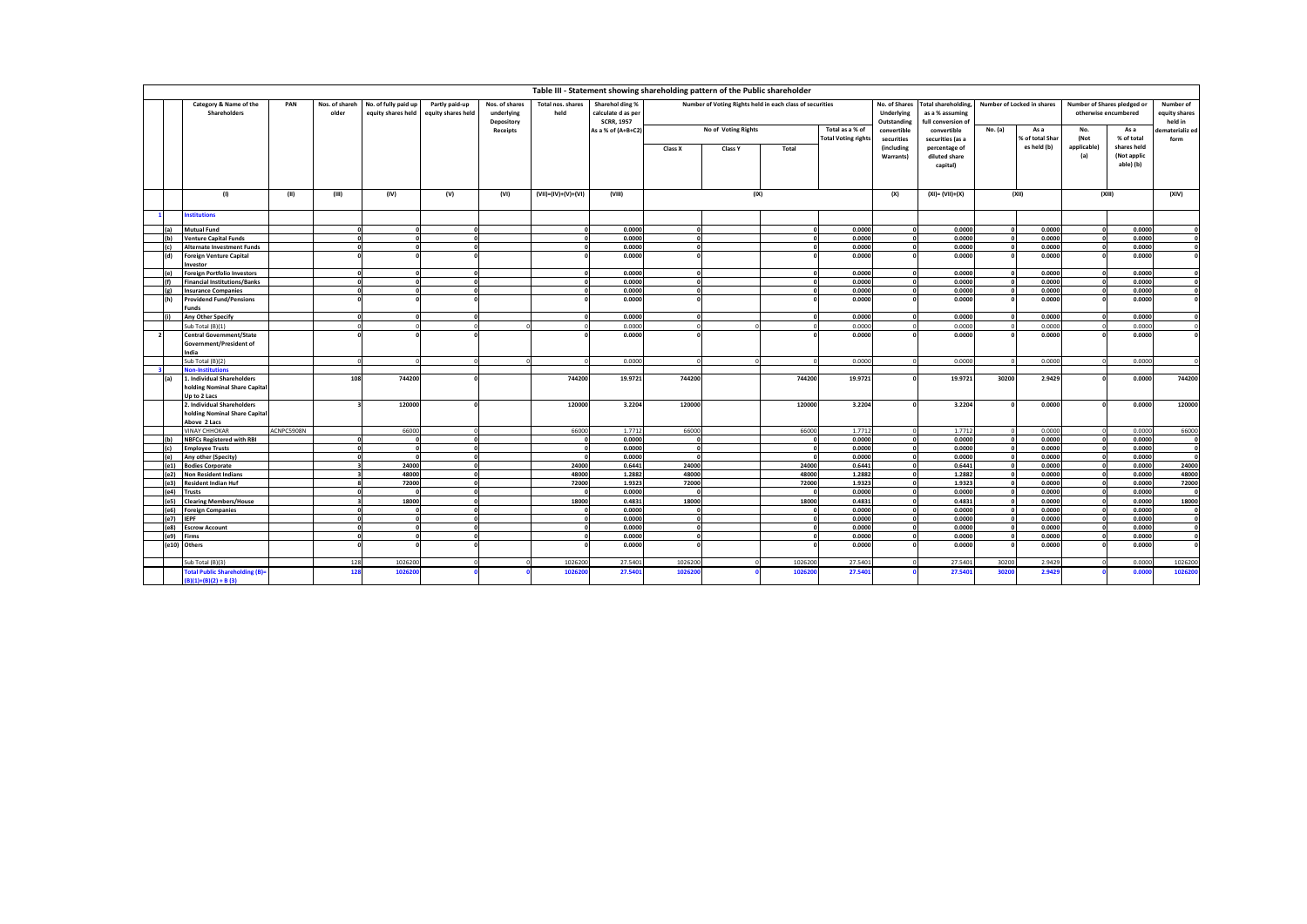| Table IV - Statement showing shareholding pattern of the Non Promoter- Non Public shareholder |     |             |                   |                    |                |                        |                    |         |                     |       |                                                          |                        |                                               |     |                     |                      |                             |                 |
|-----------------------------------------------------------------------------------------------|-----|-------------|-------------------|--------------------|----------------|------------------------|--------------------|---------|---------------------|-------|----------------------------------------------------------|------------------------|-----------------------------------------------|-----|---------------------|----------------------|-----------------------------|-----------------|
| Category & Name of the Shareholders                                                           | PAN | No. of      | No. of fully paid | Partly paid-up     | Nos. of shares | Total no.              | Sharehol ding %    |         |                     |       | Number of Voting Rights held in each class of securities | No. of Shares          | Total shareholding, as a                      |     | Number of Locked in |                      | Number of Shares pledged or | Number of       |
|                                                                                               |     | shareholder | up equity         | equity shares held | underlying     | shares held            | calculate d as per |         |                     |       |                                                          | Underlying             | % assuming full                               |     | shares              | otherwise encumbered |                             | equity shares   |
|                                                                                               |     |             | shares held       |                    | Depository     |                        | <b>SCRR, 1957</b>  |         |                     |       |                                                          | Outstanding            | conversion of                                 |     |                     |                      |                             | held in         |
|                                                                                               |     |             |                   |                    | Receipts       |                        | As a % of (A+B+C2) |         | No of Voting Rights |       | Total as a % of                                          | convertible securities | convertible securities                        | No. | As a                | No.                  | As a                        | dematerializ ed |
|                                                                                               |     |             |                   |                    |                |                        |                    |         |                     |       | <b>Total Voting</b>                                      | (including Warrants)   | (as a percentage of<br>diluted share capital) |     | % of total          | (Not                 | % of total                  | form<br>(Not    |
|                                                                                               |     |             |                   |                    |                |                        |                    | Class X | <b>Class Y</b>      | Total | rights                                                   |                        |                                               |     | Shar es held        | applicable           | share sheld                 | Applicable]     |
|                                                                                               |     |             |                   |                    |                |                        |                    |         |                     |       |                                                          |                        |                                               |     |                     |                      | (Not applic<br>able)        |                 |
|                                                                                               |     |             |                   |                    |                | $(VII) = (IV)+(V)+(V)$ |                    |         |                     |       |                                                          |                        | $(XI) = (VII)+(X)$                            |     |                     |                      |                             |                 |
|                                                                                               |     | (III)       | (IV)              | (V)                | (VI)           | VI)                    | (VIII)             |         |                     | (IX)  |                                                          | (X)                    |                                               |     | (XII)               |                      | (XIII)                      | (XIV)           |
|                                                                                               |     |             |                   |                    |                |                        |                    |         |                     |       |                                                          |                        |                                               |     |                     |                      |                             |                 |
|                                                                                               |     |             |                   |                    |                |                        |                    |         |                     |       |                                                          |                        |                                               |     |                     |                      |                             |                 |
| <b>Custodian/DR Holder</b>                                                                    |     |             |                   |                    |                |                        |                    |         |                     |       | 0.00                                                     |                        |                                               |     | 0.00                |                      | 0.00                        |                 |
| <b>Employees Benefit Trust (Under SEBI</b>                                                    |     |             |                   |                    |                |                        |                    |         |                     |       | 0.00                                                     |                        |                                               |     | 0.00                |                      | 0.00                        |                 |
| (Share Based Employee Benefit                                                                 |     |             |                   |                    |                |                        |                    |         |                     |       |                                                          |                        |                                               |     |                     |                      |                             |                 |
| <b>Regulation 2014)</b>                                                                       |     |             |                   |                    |                |                        |                    |         |                     |       |                                                          |                        |                                               |     |                     |                      |                             |                 |
| <b>Total Non Promoter Non Public</b>                                                          |     |             |                   |                    |                |                        |                    |         |                     |       | 0.00.                                                    |                        |                                               |     | 0.00                |                      | 0.00                        |                 |
| Shareholding $(C)=(C)(1)+(C)(2)$                                                              |     |             |                   |                    |                |                        |                    |         |                     |       |                                                          |                        |                                               |     |                     |                      |                             |                 |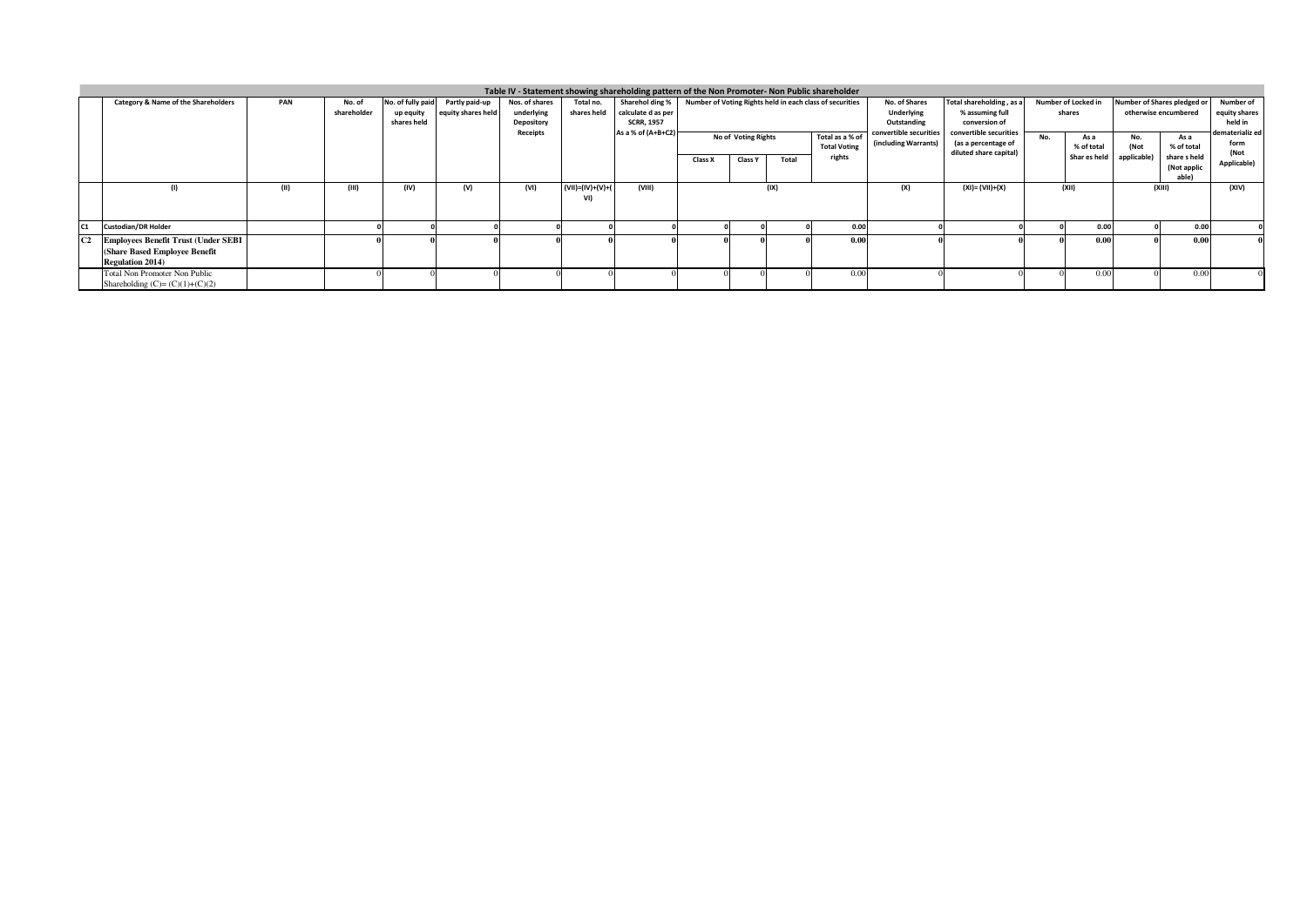|                         | Individual Shareholders Holding Nominal Share Captial Above Rs. 2 Lac |                                     |   |                     |              |         |                                                |                      |                                                |
|-------------------------|-----------------------------------------------------------------------|-------------------------------------|---|---------------------|--------------|---------|------------------------------------------------|----------------------|------------------------------------------------|
| <b>Sr.No Pan Number</b> | Name of Shareholders                                                  | <b>FP</b> -Shares <b>PP</b> -Shares |   | <b>Total Shares</b> |              |         | <b>Zage</b> Nom.Value Debentures Code Category |                      |                                                |
| 1 ACNPC5908N            | IVINAY CHHOKAR                                                        | 66000                               | 0 | 660001              | 1.7712       | 660000  |                                                | $0$ B <sub>3</sub> A | <b>PUB - RESIDENT ORDINARY</b>                 |
| 2 AAEPS4718H            | INIMESH NARENDRA SHAH                                                 | 30000                               |   |                     | 30000 0.8051 | 300000  |                                                | $0$ B <sub>3</sub> A | PUB - RESIDENT INDIVIDUAL-NEGATIVE NOMINATIONS |
| 3 JAKZPG1344A           | <b>PRANJAL GOYAL</b>                                                  | 24000                               |   |                     | 24000 0.6441 | 240000  |                                                | $0$ B <sub>3</sub> A | PUB - RESIDENT INDIAN                          |
| Tota                    |                                                                       |                                     |   | 120000              | 3.22041      | 1200000 |                                                |                      |                                                |